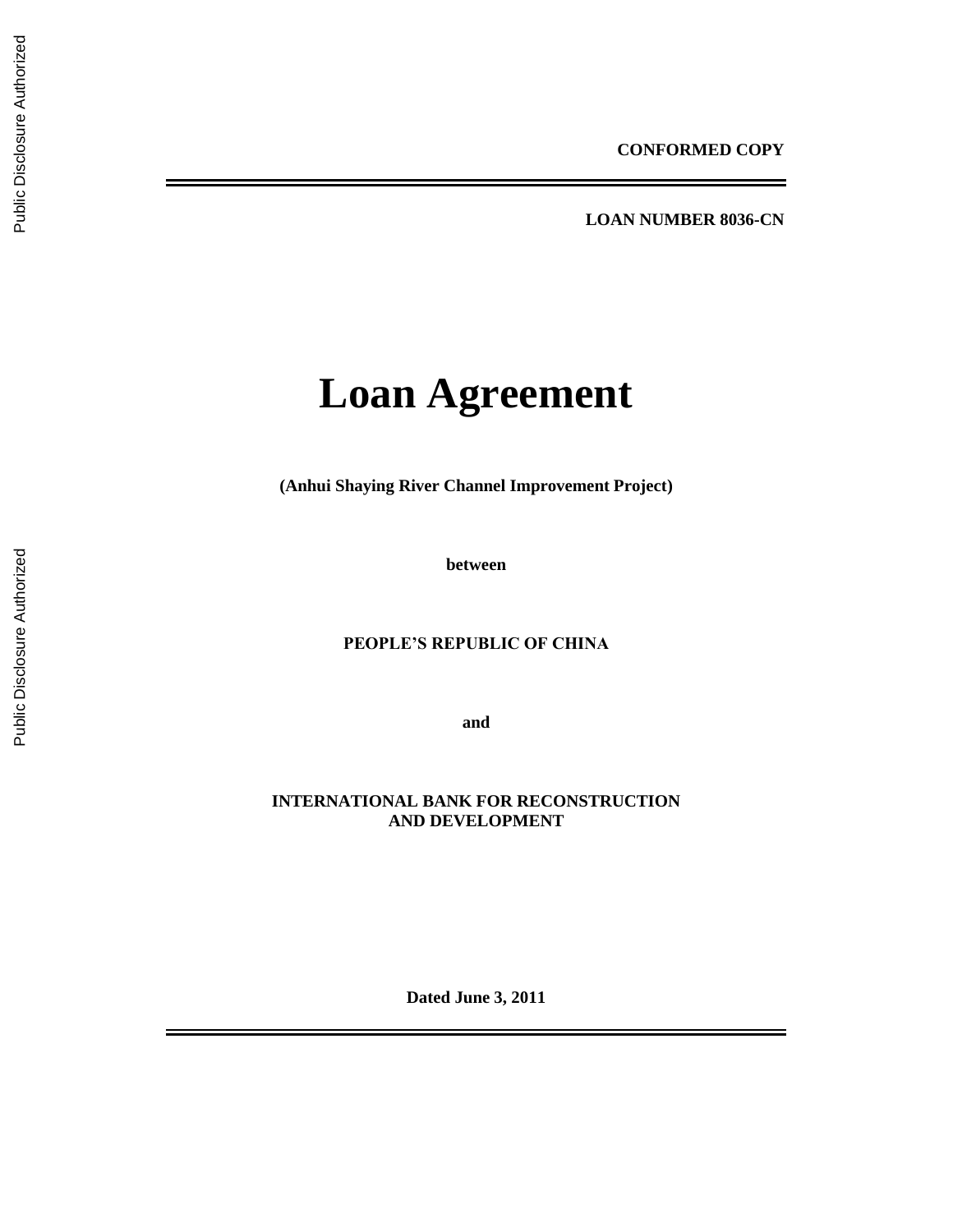#### **LOAN AGREEMENT**

AGREEMENT dated June 3, 2011, between PEOPLE'S REPUBLIC OF CHINA ("Borrower") and INTERNATIONAL BANK FOR RECONSTRUCTION AND DEVELOPMENT ("Bank"). The Borrower and the Bank hereby agree as follows:

#### **ARTICLE I — GENERAL CONDITIONS; DEFINITIONS**

- 1.01. The General Conditions (as defined in the Appendix to this Agreement) constitute an integral part of this Agreement.
- 1.02. Unless the context requires otherwise, the capitalized terms used in this Agreement have the meanings ascribed to them in the General Conditions or in the Appendix to this Agreement.

## **ARTICLE II — LOAN**

- 2.01. The Bank agrees to lend to the Borrower, on the terms and conditions set forth or referred to in this Agreement, the amount of one hundred million Dollars (US\$100,000,000), as such amount may be converted from time to time through a Currency Conversion in accordance with the provisions of Section 2.07 of this Agreement ("Loan"), to assist in financing the project described in Schedule 1 to this Agreement ("Project").
- 2.02. The Borrower may withdraw the proceeds of the Loan in accordance with Section IV of Schedule 2 to this Agreement.
- 2.03. The Front-end Fee payable by the Borrower shall be equal to one quarter of one percent (0.25%) of the Loan amount.
- 2.04. The interest payable by the Borrower for each Interest Period shall be at a rate equal to the Reference Rate for the Loan Currency plus the Variable Spread; provided, that upon a Conversion of all or any portion of the principal amount of the Loan, the interest payable by the Borrower during the Conversion Period on such amount shall be determined in accordance with the relevant provisions of Article IV of the General Conditions. Notwithstanding the foregoing, if any amount of the Withdrawn Loan Balance remains unpaid when due and such non-payment continues for a period of thirty (30) days, then the interest payable by the Borrower shall instead be calculated as provided in Section 3.02(e) of the General Conditions.
- 2.05. The Payment Dates are April 15 and October 15 in each year.
- 2.06. The principal amount of the Loan shall be repaid in accordance with the amortization schedule set forth in Schedule 3 to this Agreement.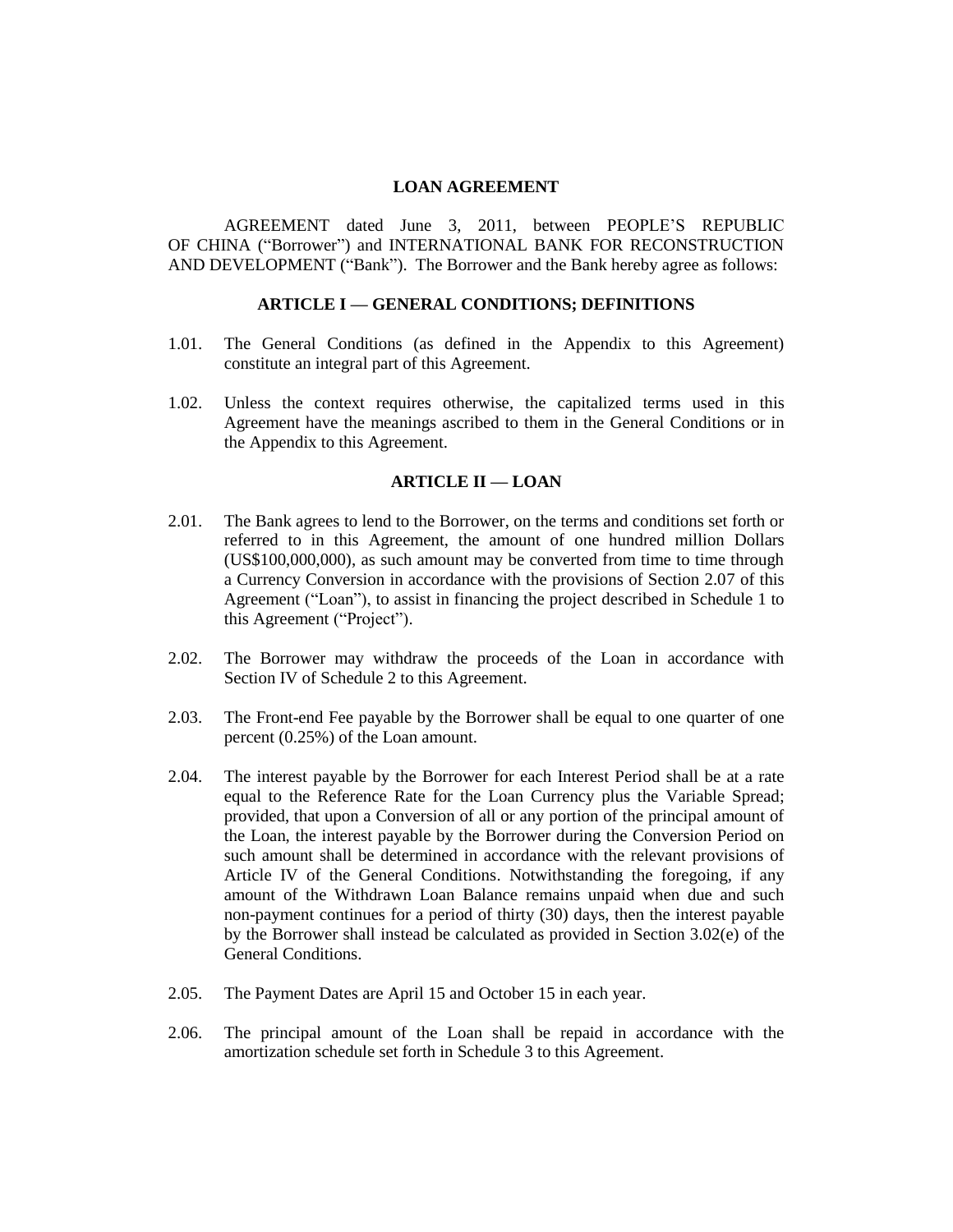- 2.07. (a) The Borrower may at any time request any of the following Conversions of the terms of the Loan in order to facilitate prudent debt management: (i) a change of the Loan Currency of all or any portion of the principal amount of the Loan, withdrawn or unwithdrawn, to an Approved Currency; (ii) a change of the interest rate basis applicable to all or any portion of the principal amount of the Loan withdrawn and outstanding from a Variable Rate to a Fixed Rate, or vice versa, or from a Variable Rate based on a Variable Spread to a Variable Rate based on a Fixed Spread; and (iii) the setting of limits on the Variable Rate applicable to all or any portion of the principal amount of the Loan withdrawn and outstanding by the establishment of an Interest Rate Cap or Interest Rate Collar on the Variable Rate.
	- (b) Any conversion requested pursuant to paragraph (a) of this Section that is accepted by the Bank shall be considered a "Conversion", as defined in the General Conditions, and shall be effected in accordance with the provisions of Article IV of the General Conditions and of the Conversion Guidelines.
	- (c) Promptly following the Execution Date for an Interest Rate Cap or Interest Rate Collar for which the Borrower has requested that the premium be paid out of the proceeds of the Loan, the Bank shall, on behalf of the Borrower, withdraw from the Loan Account and pay to itself the amounts required to pay any premium payable in accordance with Section 4.05(c) of the General Conditions up to the amount allocated from time to time for the purpose in the table in Section IV of Schedule 2 to this Agreement.

## **ARTICLE III — PROJECT**

- 3.01. The Borrower declares its commitment to the objective of the Project. To this end, the Borrower shall cause the Project to be carried out by the Project Implementing Entity (Anhui) in accordance with the provisions of Article V of the General Conditions and the Project Agreement.
- 3.02. Without limitation upon the provisions of Section 3.01 of this Agreement, and except as the Borrower and the Bank shall otherwise agree, the Borrower shall ensure that the Project is carried out in accordance with the provisions of Schedule 2 to this Agreement.

#### **ARTICLE IV — EFFECTIVENESS; TERMINATION**

4.01. The Effectiveness Deadline is the date ninety (90) days after the date of this Agreement.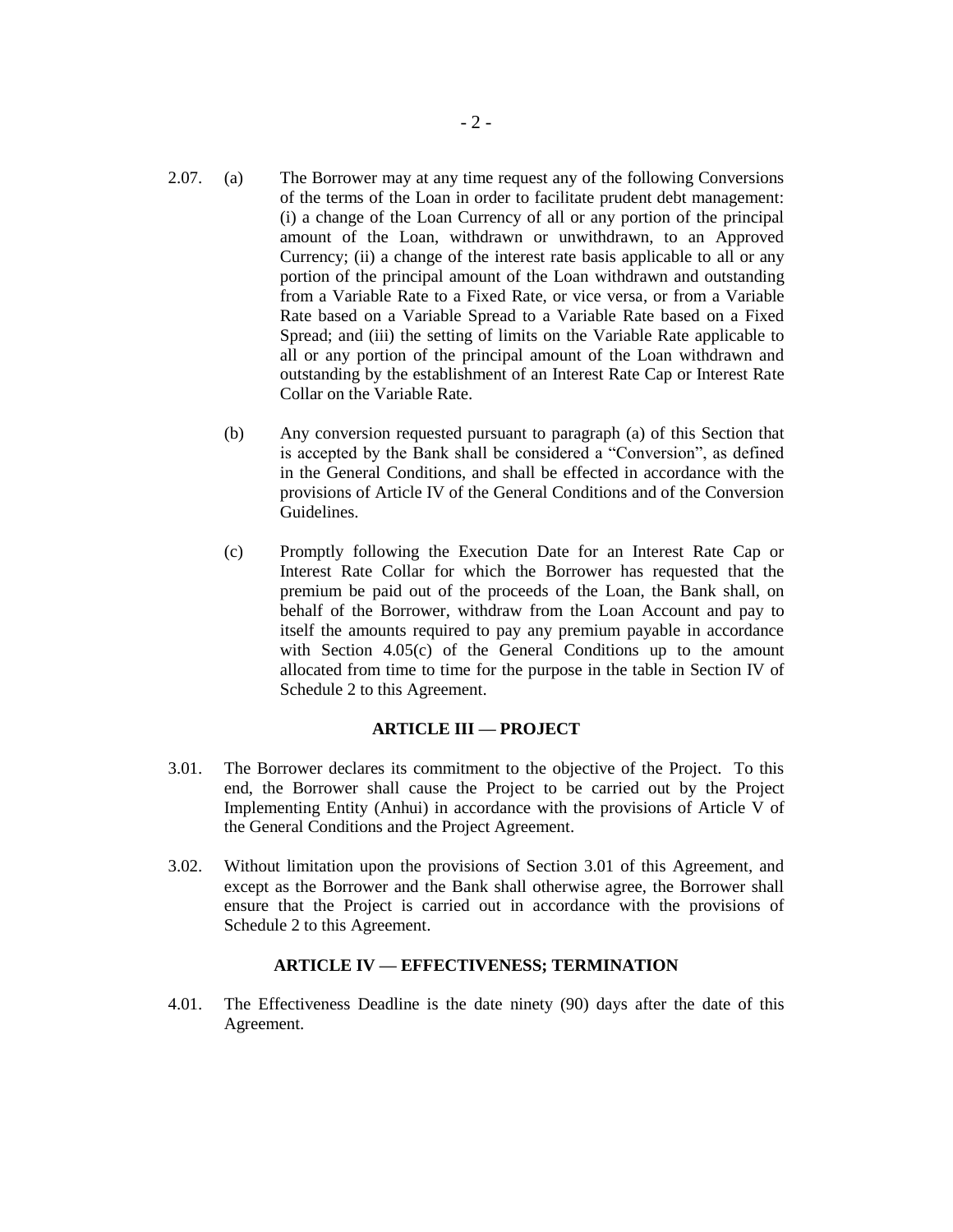## **ARTICLE V — REPRESENTATIVE; ADDRESSES**

- 5.01. The Borrower's Representative is the Minister of Finance.
- 5.02. The Borrower's Address is:

Ministry of Finance Sanlihe Beijing 100820 People's Republic of China

Facsimile:

(86-10) 6855-1125

5.03. The Bank's Address is:

International Bank for Reconstruction and Development 1818 H Street, N.W. Washington, D.C. 20433 United States of America

| Cable address:   | Telex:         | Facsimile:     |
|------------------|----------------|----------------|
| <b>INTBAFRAD</b> | 248423(MCI) or | 1-202-477-6391 |
| Washington, D.C. | 64145(MCI)     |                |

AGREED at Beijing, People's Republic of China, as of the day and year first above written.

#### PEOPLE'S REPUBLIC OF CHINA

By /s/ Zhang Wencai Authorized Representative

# INTERNATIONAL BANK FOR RECONSTRUCTION AND DEVELOPMENT

By /s/ Klaus Rohland Authorized Representative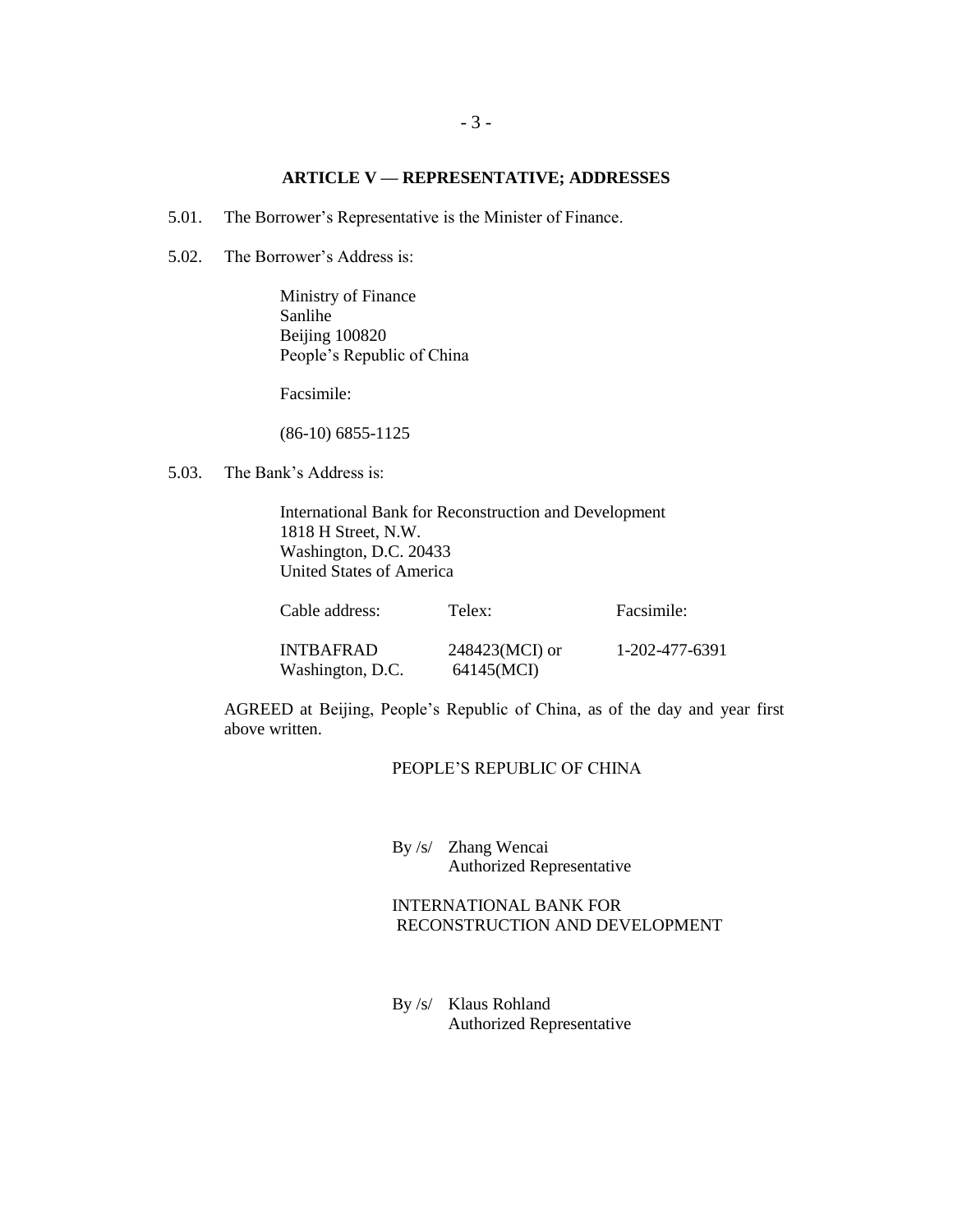## **SCHEDULE 1**

#### **Project Description**

The objective of the Project is to contribute to the increased cargo throughput of the Shaying River in Anhui Province through infrastructure improvements and capacity building.

The Project consists of the following parts:

#### **Part A: Navigation Infrastructure and Facilities**

- 1. *River Channelization and Dredging:* Improvement of the about 205.6 km long river channel to the standard of Class IV by dredging and bank cusp-cutting.
- 2. *River Bank Strengthening and Protection:* Extension and strengthening of the existing river bank protection, and carrying out of new bank protection works in the river sections with deep and narrow channel, for a total length of about 43.87 km.
- 3. *Navigation Signals:* Installation of about 213 navigation signals at key sections and locations.
- 4. *Service Facilities:* Provision of two service areas, six public anchorage areas, communication and monitoring system, and other navigation aid facilities.

#### **Part B: Reconstruction and Relocation of Existing Infrastructure and Facilities**

- 1. Reconstruction of four existing bridges to allow for sufficient clearance for navigation, including the Yumin Bridge and the Shaying Bridge in Jieshou City, and the Ying River Bridges #1 and #2 in Taihe County; as well as reinforcing and anti-collision works to the navigable opening under other existing bridges along the river channel.
- 2. Relocation or elevating of existing cross-river power cables and telephone lines.

## **Part C: Erection of Waterway Transport Management Systems**

1. Provision and installation of the plants and equipment which are needed for building two management systems: (a) Shaying River Waterway Transport Management and Emergency Service System; and (b) Comprehensive Ship Lock Management System, to be developed by the technical studies under Part D.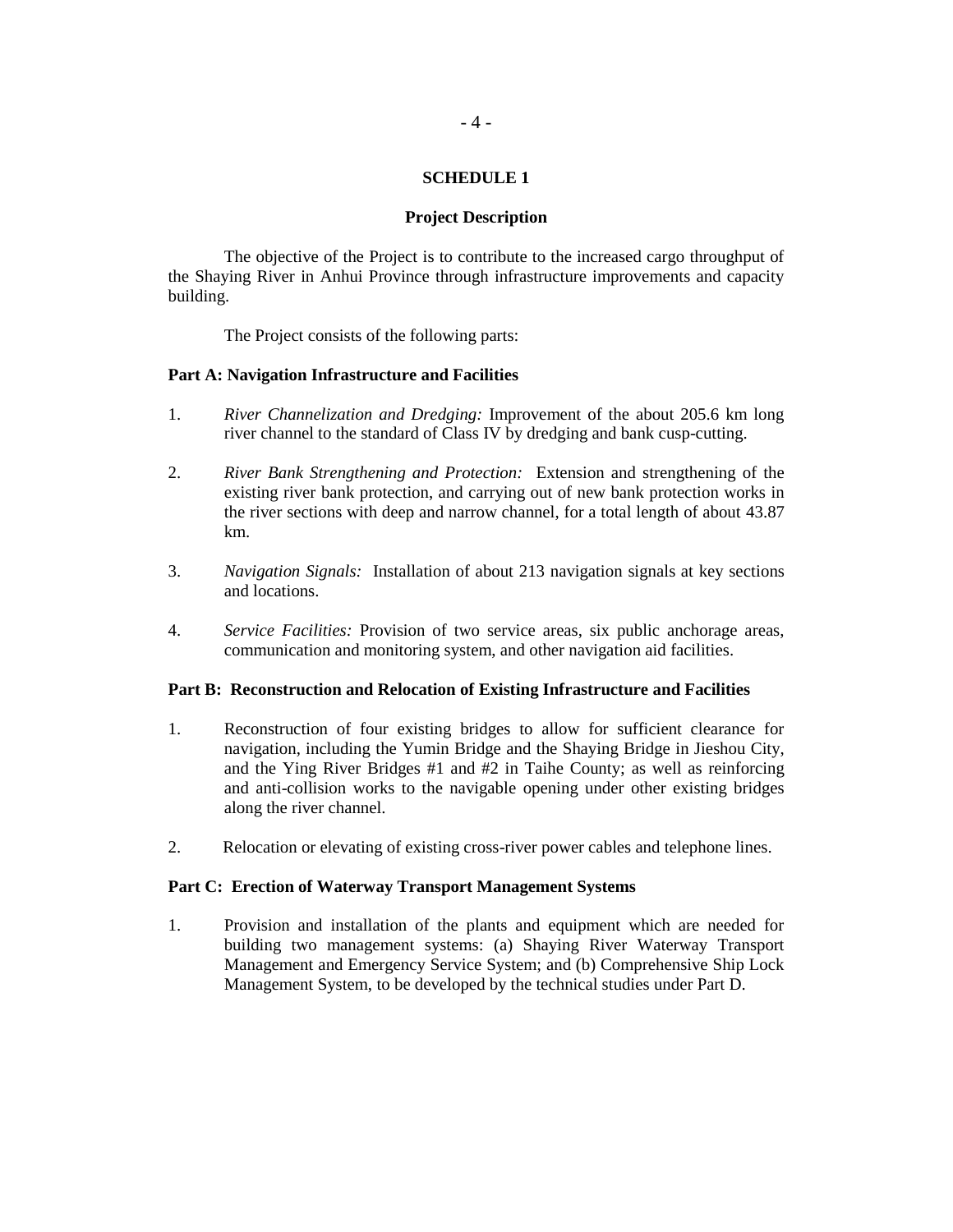## **Part D: Technical Assistance**

- 1. Carrying out of technical studies on: (a) Shaying River Waterway Transport Management and Emergency Service System; and (b) Comprehensive Ship Lock Management System.
- 2. Provision of well-tailored training programs to build the institutional capacity of the inland water transport sector to enable sustainable inland water development in Anhui Province.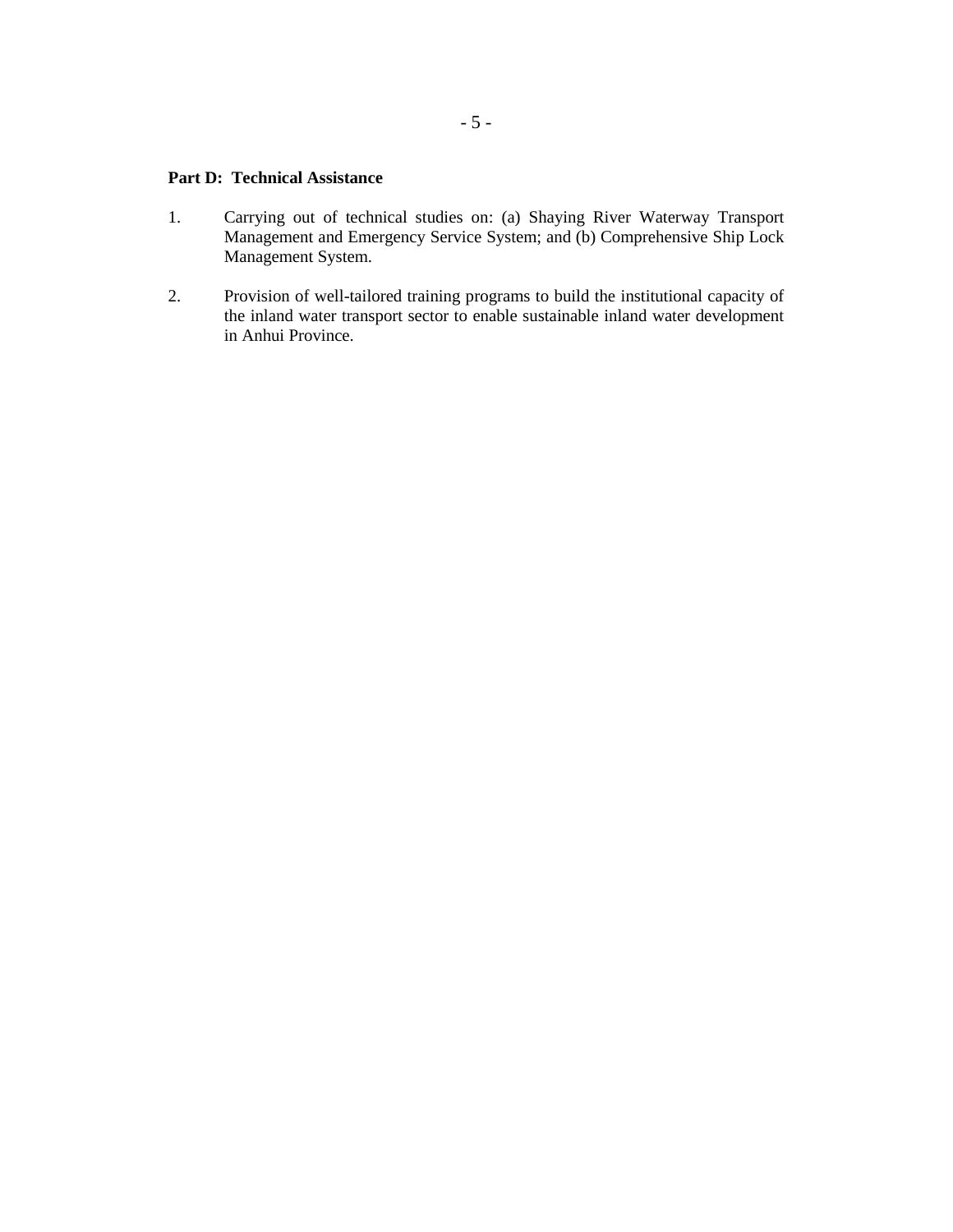## **SCHEDULE 2**

#### **Project Execution**

## **Section I. Financing and Implementation Arrangements**

#### **A. Onlending Arrangements**

- 1. To facilitate the carrying out of the Project by the Project Implementing Entity (Anhui), the Borrower shall make the proceeds of the Loan available to the Project Implementing Entity (Anhui), under terms and conditions satisfactory to the Bank, which shall include the following:
	- (i) The principal amount shall be made available in Dollars or any other Currency as the Loan may be converted from time to time through a Currency Conversion (such principal amount determined on the date, or respective dates, of withdrawal from the Loan Account) of the value of the currency or currencies so withdrawn.
	- (ii) The principal amount so made available (including an amount equal to the fee paid pursuant to Section 2.03 of this Agreement and any Premium for Interest Rate Caps or Interest Rate Collars paid pursuant to Section 2.07(c) of this Agreement and Section 4.05(c) of the General Conditions) shall be recovered over a period of twenty (20) years, inclusive of a grace period of six (6) years.
	- (iii) Interest shall be charged on such principal amount withdrawn and outstanding from time to time at a rate equal to the rate of interest applicable from time to time to the Loan pursuant to the provisions of Section 2.04 of this Agreement.
- 2. The Borrower shall cause the Project Implementing Entity (Anhui) to: (a) manage, operate, monitor, transfer and reconcile the proceeds of the Loan made available to it pursuant to paragraph 1 above in accordance with arrangements and procedures satisfactory to the Bank; (b) take all required actions, including provision of timely consents and approvals as may be necessary, to facilitate the utilization of said Loan proceeds and the implementation of the Project and, to enable the Project Implementing Entity (Anhui) to comply with its undertakings under this Agreement and the Project Agreement; and (c) maintain all relevant records and documents related to the Loan and the Project and provide promptly such documents and records, including all other information, as may be requested by the Borrower or the Bank from time to time.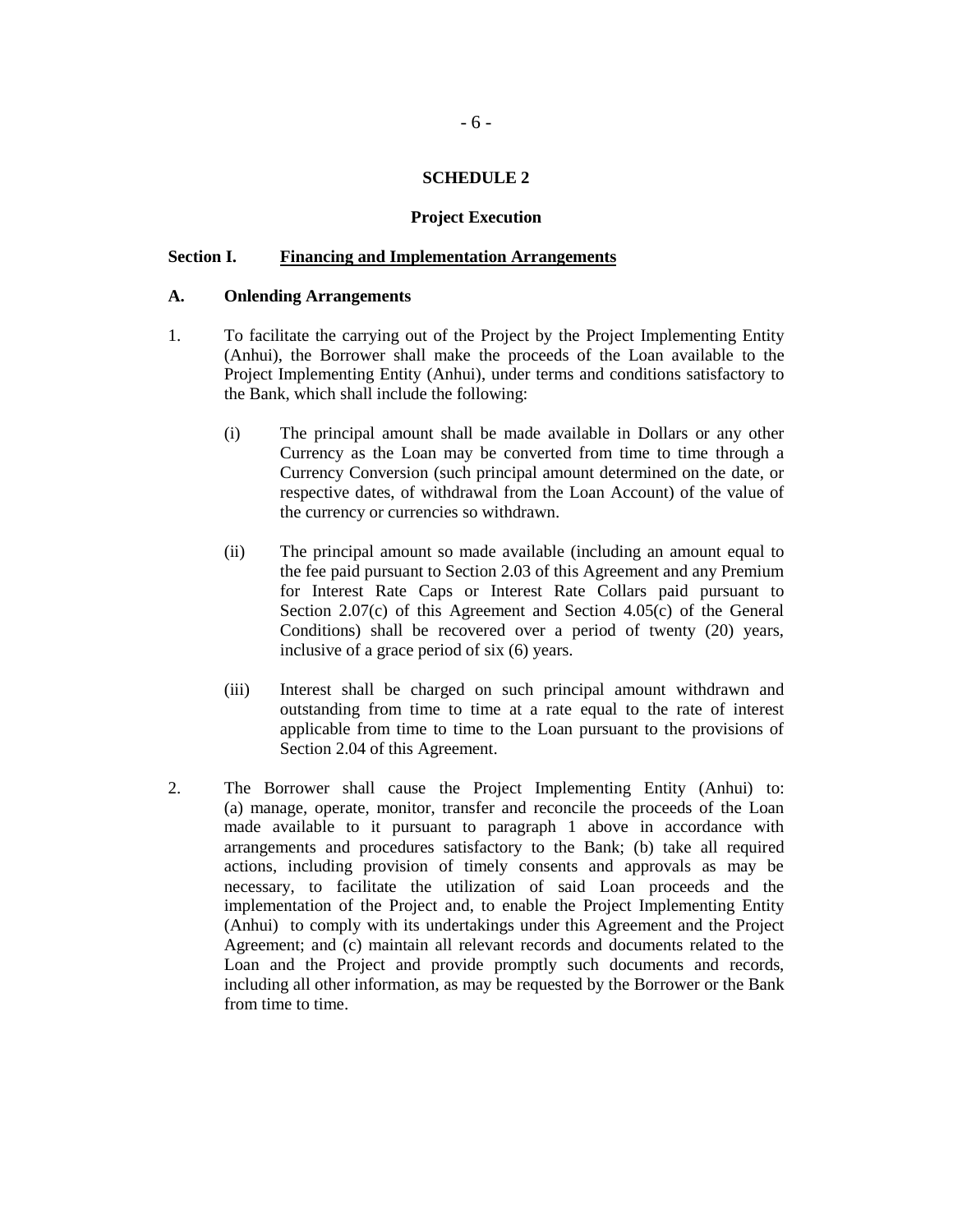## **B. Anti-Corruption**

The Borrower shall ensure that the Project is carried out in accordance with the provisions of the Anti-Corruption Guidelines.

# **Section II. Project Monitoring, Reporting and Evaluation**

# **A. Project Reports**

- 1. The Borrower shall monitor and evaluate the progress of the Project and prepare Project Reports in accordance with the provisions of Section 5.08 of the General Conditions and on the basis of the indicators set forth in Annex of the Schedule to the Project Agreement. Each Project Report shall cover the period of one (1) calendar semester, and shall be furnished to the Bank not later than forty-five (45) days after the end of the period covered by such report.
- 2. For purposes of Section 5.08(c) of the General Conditions, the report on the execution of the Project and related plan required pursuant to that Section shall be furnished to the Bank not later than six (6) months after the Closing Date.

# **B. Financial Management, Financial Reports and Audits**

- 1. The Borrower shall maintain or cause to be maintained a financial management system in accordance with the provisions of Section 5.09 of the General Conditions.
- 2. Without limitation on the provisions of Part A of this Section, the Borrower shall prepare and furnish to the Bank as part of the Project Report not later than forty-five (45) days after the end of each calendar semester, interim unaudited financial reports for the Project covering the semester, in form and substance satisfactory to the Bank.
- 3. The Borrower shall have its Financial Statements audited in accordance with the provisions of Section 5.09(b) of the General Conditions. Each audit of the Financial Statements shall cover the period of one (1) fiscal year of the Borrower. The audited Financial Statements for each such period shall be furnished to the Bank not later than six (6) months after the end of such period.

# **Section III. Procurement**

# **A. General**

1. **Goods and Works**.All goods and works required for the Project and to be financed out of the proceeds of the Loan shall be procured in accordance with the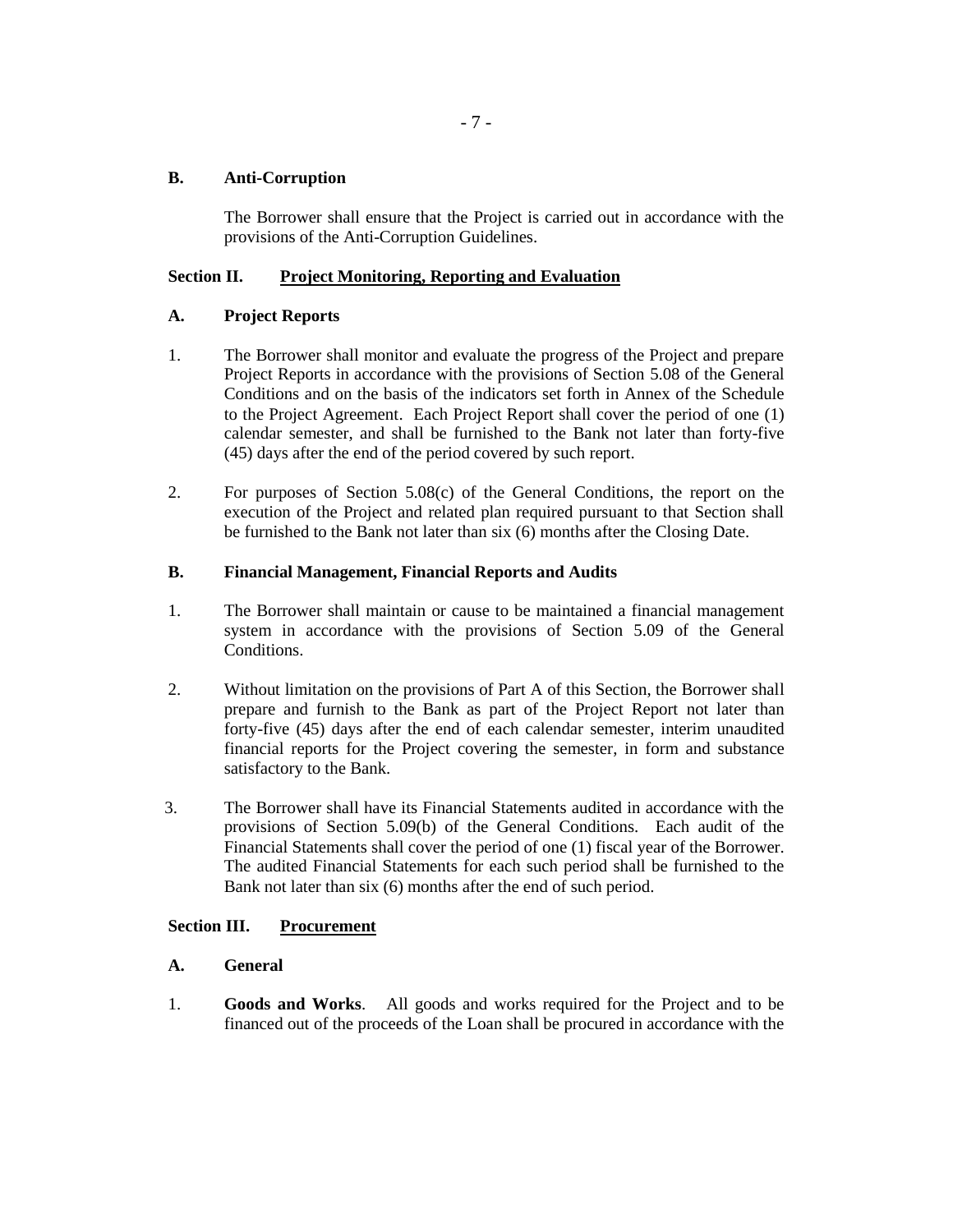requirements set forth or referred to in Section I of the Procurement Guidelines, and with the provisions of this Section.

- 2. **Consultants' Services**. All consultants' services required for the Project and to be financed out of the proceeds of the Loan shall be procured in accordance with the requirements set forth or referred to in Sections I and IV of the Consultant Guidelines and with the provisions of this Section.
- 3. **Definitions**. The capitalized terms used below in this Section to describe particular procurement methods or methods of review by the Bank of particular contracts refer to the corresponding method described in the Procurement Guidelines, or Consultant Guidelines, as the case may be.

## **B. Particular Methods of Procurement of Goods and Works**

- 1. **International Competitive Bidding**. Except as otherwise provided in paragraphs 2 and 4 below, goods and works shall be procured under contracts awarded on the basis of International Competitive Bidding. The provisions of paragraphs 2.55 and 2.56 of the Procurement Guidelines and Appendix 2 thereto shall apply to goods manufactured in the territory of the Borrower (other than goods manufactured in the Hong Kong Special Administrative Region of the Borrower or the Macau Special Administrative Region of the Borrower).
- 2. **National Competitive Bidding**. Except as otherwise provided in paragraph 4 below, works costing less than \$20,000,000 equivalent per contract and goods costing less than \$1,000,000 equivalent per contract may be procured under contracts awarded under National Competitive Bidding procedures, subject to the additional provisions provided in paragraph 3 below.
- 3. **Procedures for National Competitive Bidding**. The procedures to be followed for procuring goods and works under contracts awarded on the basis of National Competitive Bidding shall be those set forth in the Law on Tendering and Bidding of the People's Republic of China promulgated by Order No.21 of the President of the People's Republic of China on August 30, 1999, with the following clarifications required for compliance with the Guidelines:
	- (i) All invitations to prequalify or to bid shall be advertised in a newspaper of national circulation in the Borrower's country, except works contracts that are estimated to cost more than \$100,000 equivalent but less than \$2,000,000 equivalent each or goods contracts that are estimated to cost less than \$300,000 equivalent each, which may be advertised in a provincial daily newspaper. Such advertisement shall be made in sufficient time for prospective bidders to obtain prequalification or bidding documents and prepare and submit their responses. In any event, a minimum of thirty (30) days shall be given to bidders between the date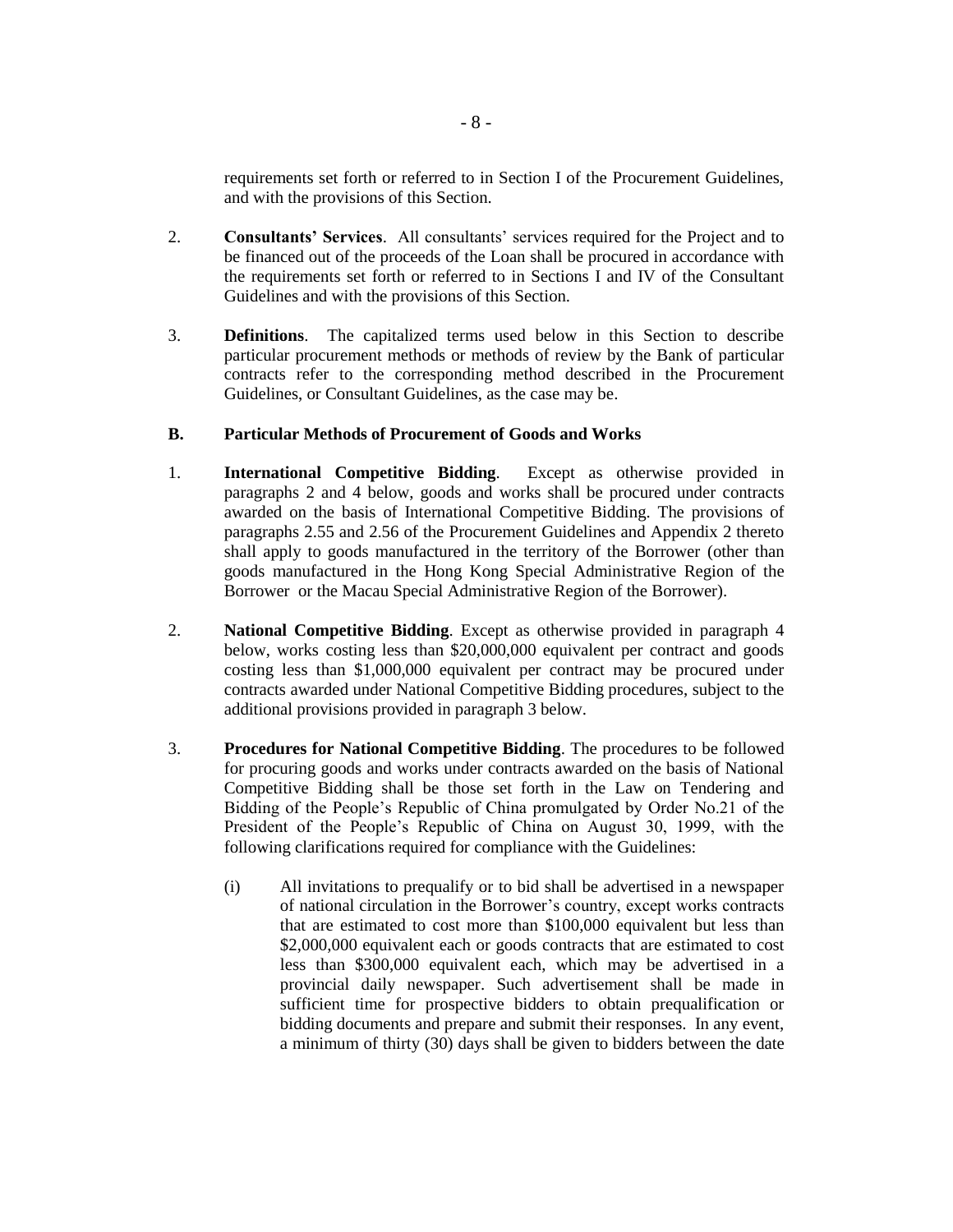of advertisement in such newspaper and the deadline for submission of bids, and the advertisement and bidding documents shall specify the deadline for such submission.

- (ii) Qualification requirements of bidders and the method of evaluating the qualification of each bidder shall be specified in detail in the bidding documents.
- (iii) All bidders that meet the qualification criteria set out in the prequalification document shall be allowed to bid and there shall be no limit on the number of pre-qualified bidders.
- (iv) All bidders shall be required to provide security in an amount sufficient to protect the employer in case of breach of contract by the contractor, and the bidding documents shall specify the required form and amount of such security. In place of a bid security, the bidding documents may require that a bidder submit with its bid a signed declaration that, if the bidder withdraws its bid during the bid validity period or, if awarded the contract, the bidder fails to sign the contract or submit any required performance security before the deadline required in the bidding documents, the bidder will be suspended for a period of two (2) years from being awarded any contract with the Borrower or the Project Implementing Entity (Anhui), including any of their departments, agencies or administrative units.
- (v) Bidders will be allowed to submit bids by mail or by hand. The time for opening of all bids shall be the same as the deadline for receipt of such bids.
- (vi) All bids shall be opened in public; all bidders shall be afforded an opportunity to be present (either in person or through their representatives) at the time of bid opening, but bidders shall not be required to be present at the bid opening.
- (vii) All bid evaluation criteria shall be disclosed in the bidding documents and quantified in monetary terms or expressed in the form of pass/fail requirements.
- (viii) No bid may be rejected solely on the basis that the bid price falls outside any standard contract estimate, or margin or bracket of average bids established by the Borrower or Project Implementing Entity (Anhui).
- (ix) Each contract shall be awarded to the lowest evaluated responsive bidder, that is, the bidder who meets the appropriate standards of capability and resources and whose bid has been determined: (A) to be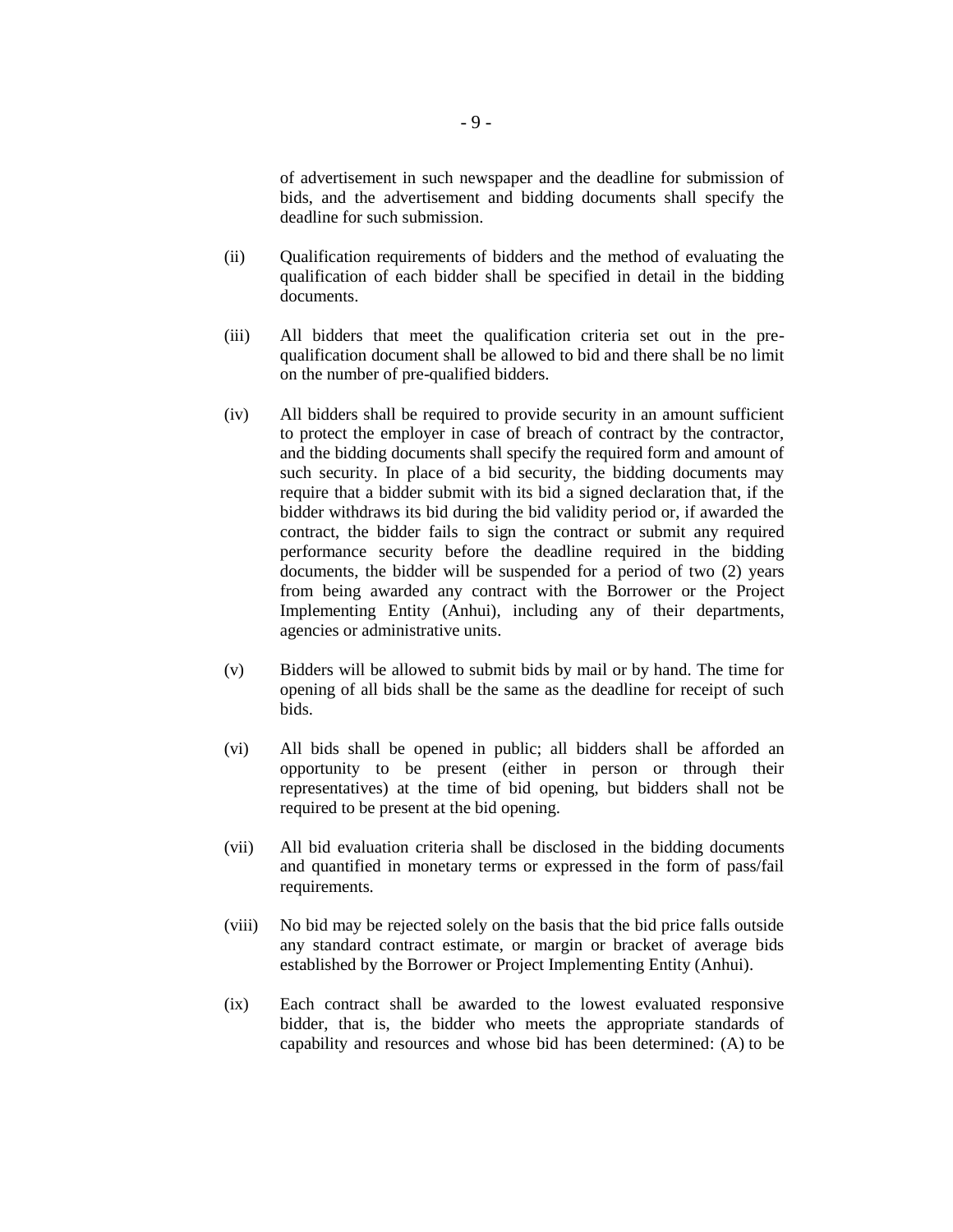substantially responsive to the bidding documents; and (B) to offer the lowest evaluated cost. The winning bidder shall not be required, as a condition of award, to undertake responsibilities for work not stipulated in the bidding documents or otherwise to modify the bid as originally submitted.

- (x) Each contract financed with the proceeds of the Loan shall provide that the suppliers and contractors shall permit the Bank, at its request, to inspect their accounts and records relating to the performance of the contract and to have said accounts and records audited by auditors appointed by the Bank.
- (xi) Government owned enterprises in the Borrower's territory may be permitted to bid or submit a proposal for goods if they can establish that they: (A) are legally and financially autonomous; (B) operate under commercial law; and (C) are not a dependent agency of the agency conducting the procurement.
- (xii) Re-bidding should not be allowed solely because the number of bids is less than three (3), and rejection of all bids or rebidding shall not take place without the Bank's prior written concurrence.
- (xiii) The results of bid evaluation and contract award shall be published in the national press or provincial press or official gazette or a free and open access website and shall identify the name and offered price of the winning bidder, as well as the duration and summary scope of the awarded contract.
- (xiv) The Project Implementing Entity (Anhui) shall have in place provisions for bidders to protest.
- 4. **Other Method of Procurement of Goods and Works**. The following table specifies the method of procurement, other than International or National Competitive Bidding, which may be used for goods and works. The Procurement Plan shall specify the circumstances under which such method may be used.

| <b>Procurement Method</b> |  |
|---------------------------|--|
| (a) Shopping              |  |

# **C. Particular Methods of Procurement of Consultants' Services**

1. **Quality- and Cost-based Selection**. Except as otherwise provided in paragraph 2 below, consultants' services shall be procured under contracts awarded on the basis of Quality- and Cost-based Selection.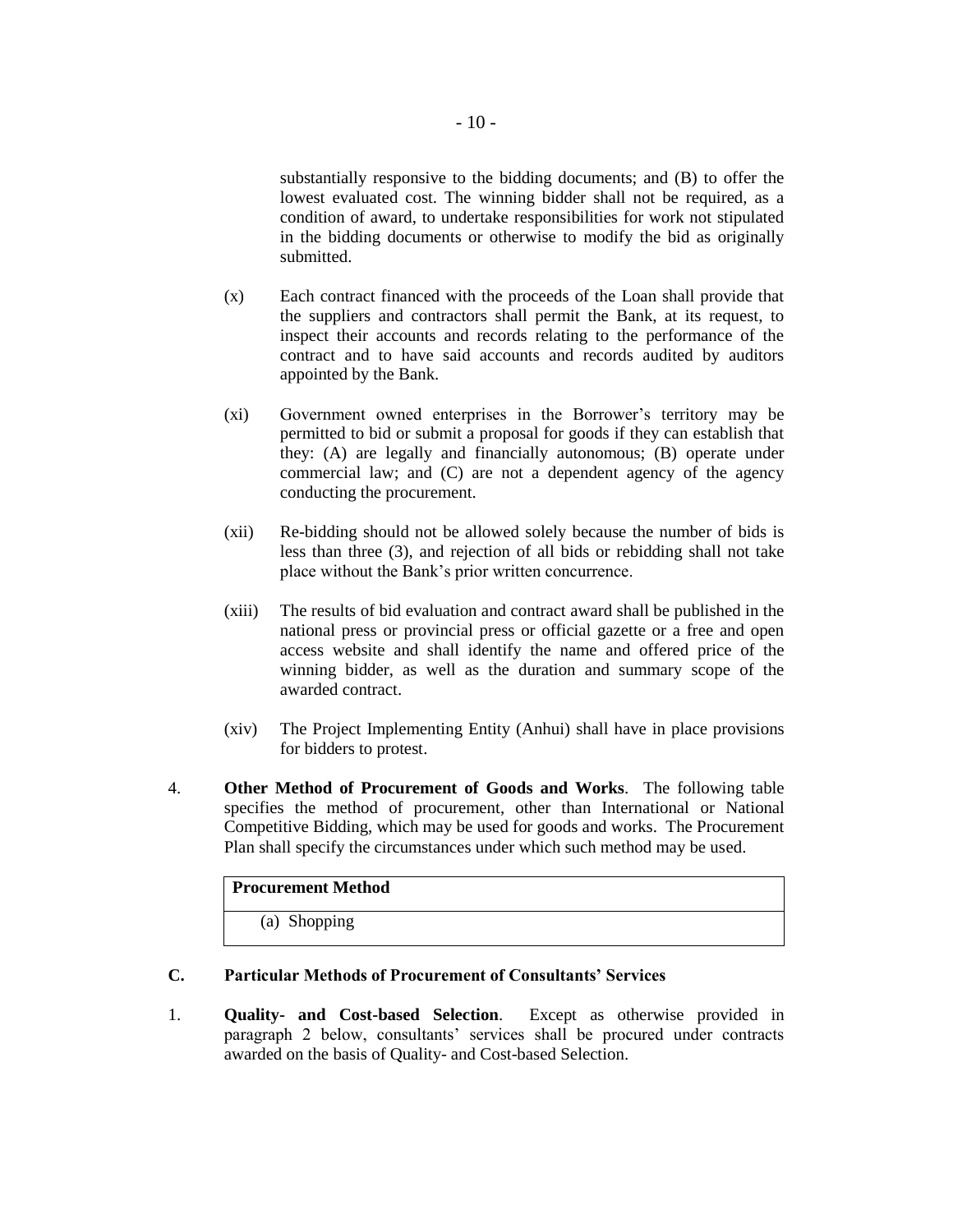2. **Other Methods of Procurement of Consultants' Services**. The following table specifies the methods of procurement, other than Quality- and Cost-based Selection, which may be used for consultants' services. The Procurement Plan shall specify the circumstances under which such methods may be used.

| <b>Procurement Method</b> |                                                |
|---------------------------|------------------------------------------------|
| (a)                       | <b>Quality-Based Selection</b>                 |
| (b)                       | Selection Based on Consultants' Qualifications |
| (c)                       | <b>Individual Consultants</b>                  |

3. The short lists of consultants for services estimated to cost less than \$300,000 equivalent may be composed entirely of national consultants in accordance with the provisions of paragraph 2.7 of the Consultant Guidelines.

# **D. Review by the Bank of Procurement Decisions**

- 1. Except as the Bank shall otherwise determine by notice to the Borrower, the following contracts shall be subject to Prior Review by the Bank: (a) each contract equivalent to \$500,000 or more for goods and \$5,000,000 or more for works, all direct contracting, and the first contract for works and goods regardless of contract value; and (b) each contract for consultants' services in excess of \$100,000 or equivalent for firms, or \$20,000 or equivalent for individual consultants, all single-source selection of consultants, and the first contract for consultants' services regardless of contract value. All other contracts shall be subject to ex-post review by the Bank.
- 2. Except as the Bank shall otherwise determine by notice to the Borrower, the terms-of-reference for all consultant contracts, regardless of value, shall be subject to Prior Review by the Bank.

# **Section IV. Withdrawal of Loan Proceeds**

# **A. General**

1. The Borrower may withdraw the proceeds of the Loan in accordance with the provisions of Article II of the General Conditions, this Section, and such additional instructions as the Bank shall specify by notice to the Borrower (including the "World Bank Disbursement Guidelines for Projects" dated May 2006, as revised from time to time by the Bank and as made applicable to this Agreement pursuant to such instructions), to finance Eligible Expenditures as set forth in the table in paragraph 2 below.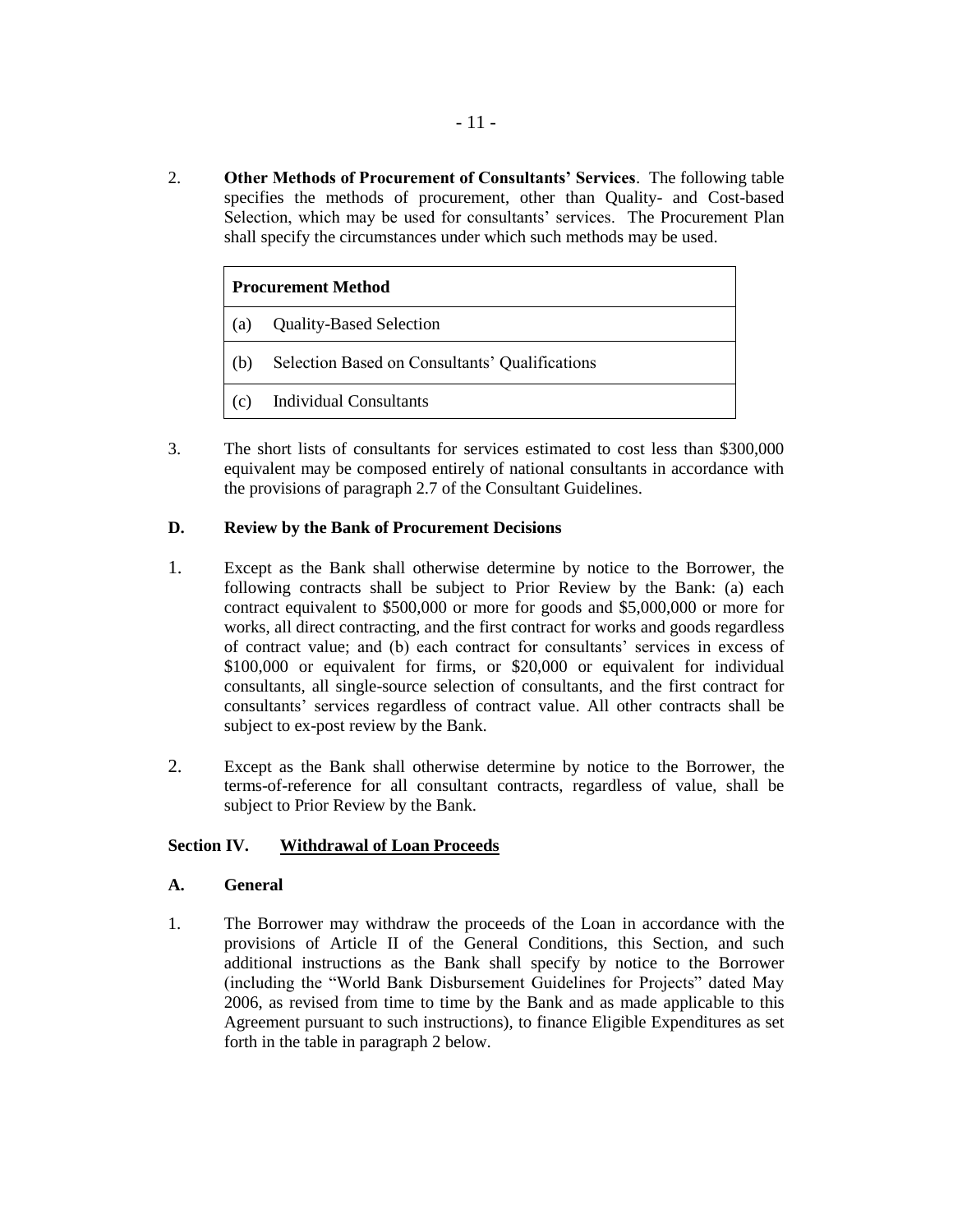2. The following table specifies the categories of Eligible Expenditures that may be financed out of the proceeds of the Loan ("Category"), the allocation of the amounts of the Loan to each Category, and the percentage of expenditures to be financed for Eligible Expenditures in each Category.

|                                                             | <b>Allocated</b>                     | <b>Percentage of</b><br><b>Expenditures</b>                                                                                                                         |
|-------------------------------------------------------------|--------------------------------------|---------------------------------------------------------------------------------------------------------------------------------------------------------------------|
| Category                                                    | <b>Amount</b><br>(expressed in US\$) | to be financed<br>(inclusive of taxes)                                                                                                                              |
| (1) Civil works under Part A of<br>the Project              | 62,240,000                           | 45%                                                                                                                                                                 |
| (2) Civil works under Part B of the<br>Project              | 27,440,000                           | 50%                                                                                                                                                                 |
| (3) Equipment and goods under<br>Part A of the Project      | 3,990,000                            | 100%                                                                                                                                                                |
| (4) Plants and equipment under<br>Part C of the Project     | 3,820,000                            | 60%                                                                                                                                                                 |
| (5) Technical study and training                            | 780,000                              | 100%                                                                                                                                                                |
| (6) Interest during construction                            | 1,480,000                            | Amounts payable pursuant<br>to Section 2.04 of this<br>Agreement in accordance<br>with Section $2.07(c)$ of the<br><b>General Conditions until</b><br>June 30, 2016 |
| (7) Front-end Fee                                           | 250,000                              | Amount payable pursuant<br>to Section 2.03 of this<br>Agreement in accordance<br>with Section 2.07(b) of the<br><b>General Conditions</b>                           |
| (8) Premium on Interest Rate Cap<br>or Interest rate Collar | $\overline{0}$                       | Amount payable pursuant<br>to Section $2.07(c)$ of this<br>Agreement in accordance<br>with Section $4.05(c)$ of the<br><b>General Conditions</b>                    |
| <b>TOTAL AMOUNT</b>                                         | 100,000,000                          |                                                                                                                                                                     |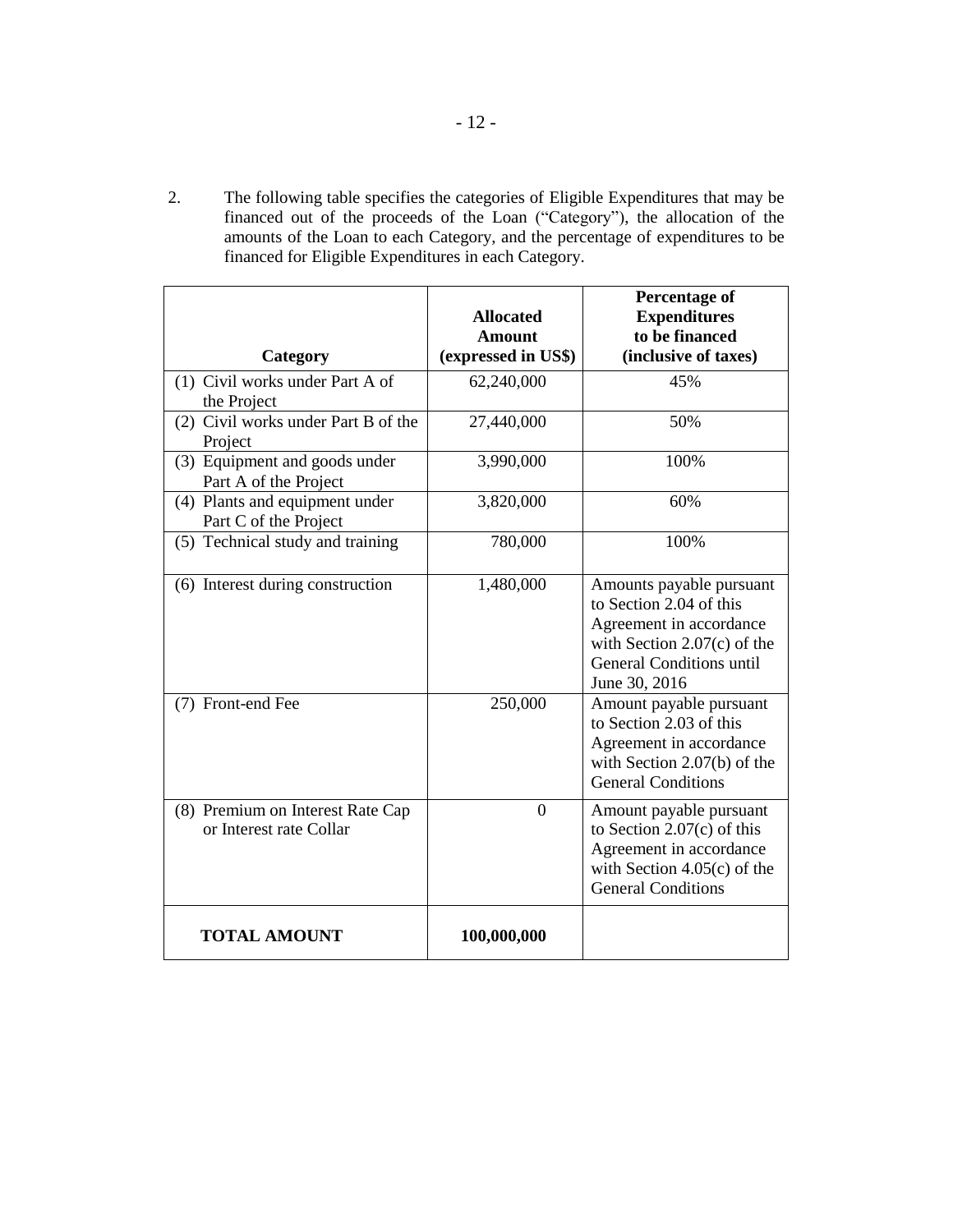# **B. Withdrawal Conditions; Withdrawal Period**

- 1. Notwithstanding the provisions of Part A of this Section, no withdrawal shall be made for payments made prior to the date of this Agreement, except that withdrawals up to an aggregate amount not to exceed \$10,000,000 equivalent may be made for payments made prior to this date but on or after September 1, 2010 for Eligible Expenditures under the Project.
- 2. The Closing Date is December 31, 2016.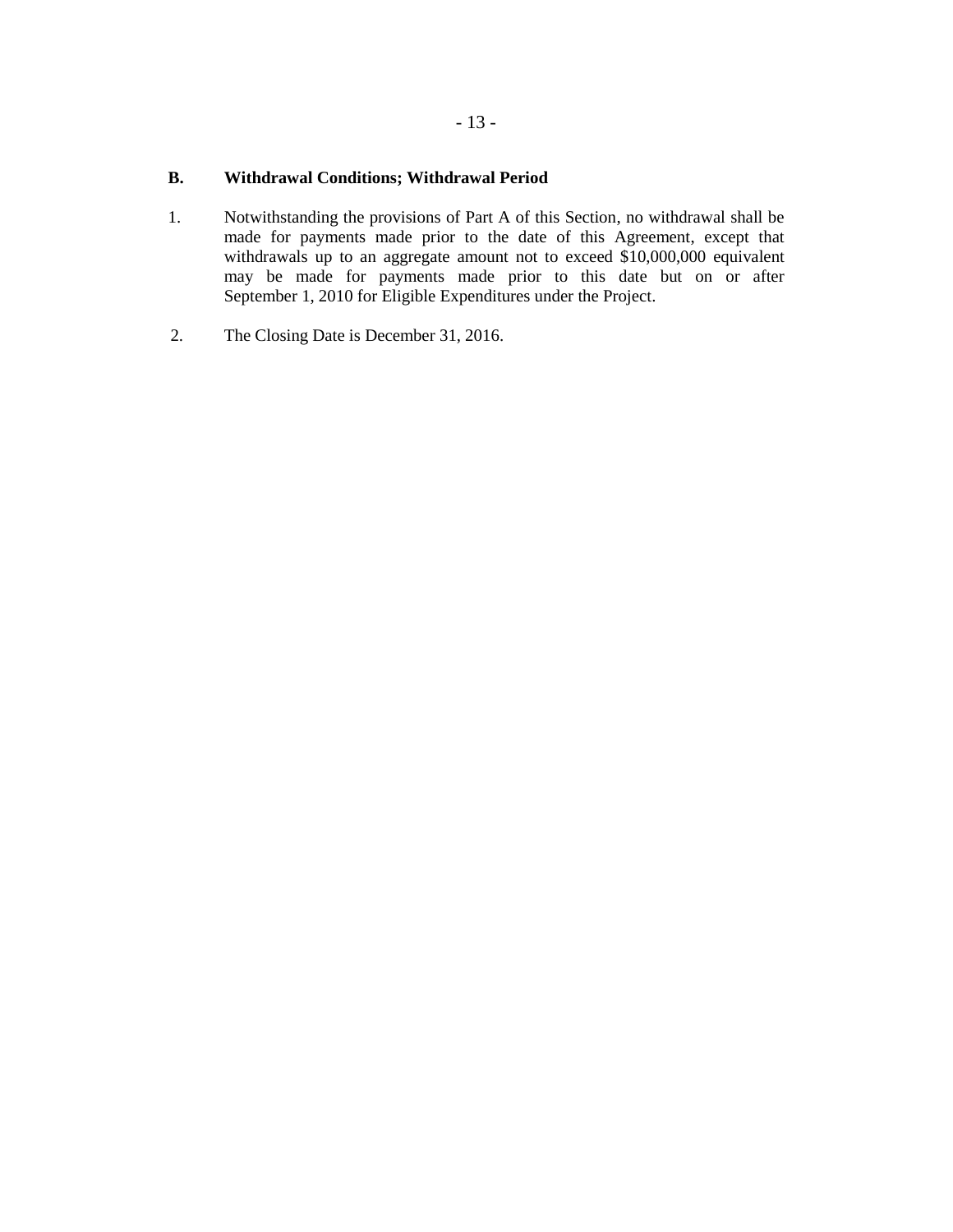## **SCHEDULE 3**

#### **Amortization Schedule**

1. The following table sets forth the Principal Payment Dates of the Loan and the percentage of the total principal amount of the Loan payable on each Principal Payment Date ("Installment Share"). If the proceeds of the Loan have been fully withdrawn as of the first Principal Payment Date, the principal amount of the Loan repayable by the Borrower on each Principal Payment Date shall be determined by the Bank by multiplying: (a) Withdrawn Loan Balance as of the first Principal Payment Date; by (b) the Installment Share for each Principal Payment Date, such repayable amount to be adjusted, as necessary, to deduct any amounts referred to in paragraph 4 of this Schedule, to which a Currency Conversion applies.

|                               | <b>Installment Share</b>    |
|-------------------------------|-----------------------------|
| <b>Principal Payment Date</b> | (Expressed as a Percentage) |
| October 15, 2017              | 2.51%                       |
| April 15, 2018                | 2.57%                       |
| October 15, 2018              | 2.64%                       |
| April 15, 2019                | 2.70%                       |
| October 15, 2019              | 2.77%                       |
| April 15, 2020                | 2.84%                       |
| October 15, 2020              | 2.91%                       |
| April 15, 2021                | 2.98%                       |
| October 15, 2021              | 3.06%                       |
| April 15, 2022                | 3.13%                       |
| October 15, 2022              | 3.21%                       |
| April 15, 2023                | 3.29%                       |
| October 15, 2023              | 3.38%                       |
| April 15, 2024                | 3.46%                       |
| October 15, 2024              | 3.55%                       |
| April 15, 2025                | 3.64%                       |
| October 15, 2025              | 3.73%                       |
| April 15, 2026                | 3.82%                       |
| October 15, 2026              | 3.91%                       |
| April 15, 2027                | 4.01%                       |
| October 15, 2027              | 4.11%                       |
| April 15, 2028                | 4.22%                       |
| October 15, 2028              | 4.32%                       |
| April 15, 2029                | 4.43%                       |
| October 15, 2029              | 4.54%                       |
| April 15, 2030                | 4.65%                       |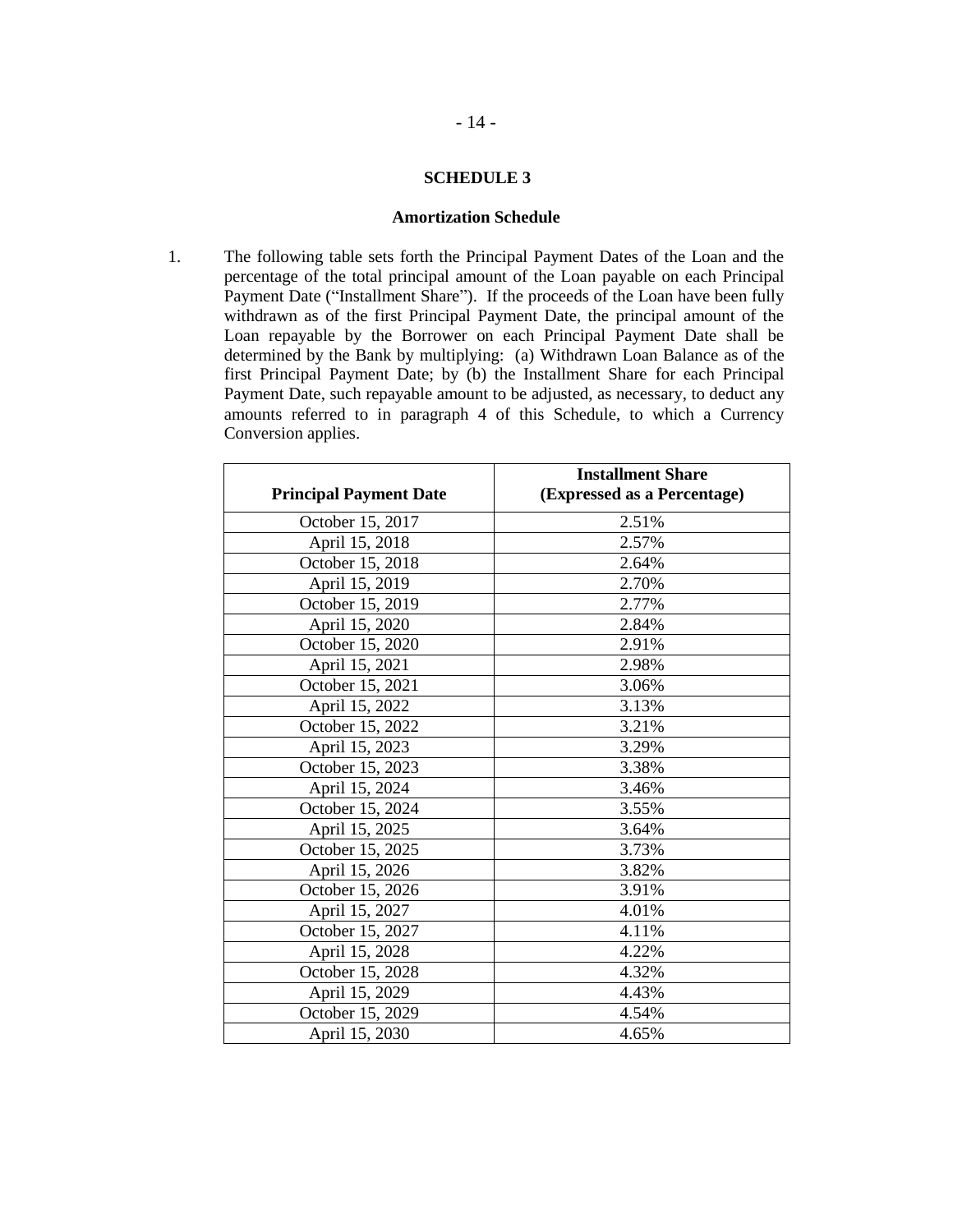| October 15, 2030 | $7\%$ |
|------------------|-------|
| April 15, 2031   | 4.85% |

- 2. If the proceeds of the Loan have not been fully withdrawn as of the first Principal Payment Date, the principal amount of the Loan repayable by the Borrower on each Principal Payment Date shall be determined as follows:
	- (a) To the extent that any proceeds of the Loan have been withdrawn as of the first Principal Payment Date, the Borrower shall repay the Withdrawn Loan Balance as of such date in accordance with paragraph 1 of this Schedule.
	- (b) Any amount withdrawn after the first Principal Payment Date shall be repaid on each Principal Payment Date falling after the date of such withdrawal in amounts determined by the Bank by multiplying the amount of each such withdrawal by a fraction, the numerator of which is the original Installment Share specified in the table in paragraph 1 of this Schedule for said Principal Payment Date ("Original Installment Share") and the denominator of which is the sum of all remaining Original Installment Shares for Principal Payment Dates falling on or after such date, such amounts repayable to be adjusted, as necessary, to deduct any amounts referred to in paragraph 4 of this Schedule, to which a Currency Conversion applies.
- 3. (a) Amounts of the Loan withdrawn within two (2) calendar months prior to any Principal Payment Date shall, for the purposes solely of calculating the principal amounts payable on any Principal Payment Date, be treated as withdrawn and outstanding on the second Principal Payment Date following the date of withdrawal and shall be repayable on each Principal Payment Date commencing with the second Principal Payment Date following the date of withdrawal.
	- (b) Notwithstanding the provisions of sub-paragraph (a) of this paragraph, if at any time the Bank adopts a due date billing system under which invoices are issued on or after the respective Principal Payment Date, the provisions of such sub-paragraph shall no longer apply to any withdrawals made after the adoption of such billing system.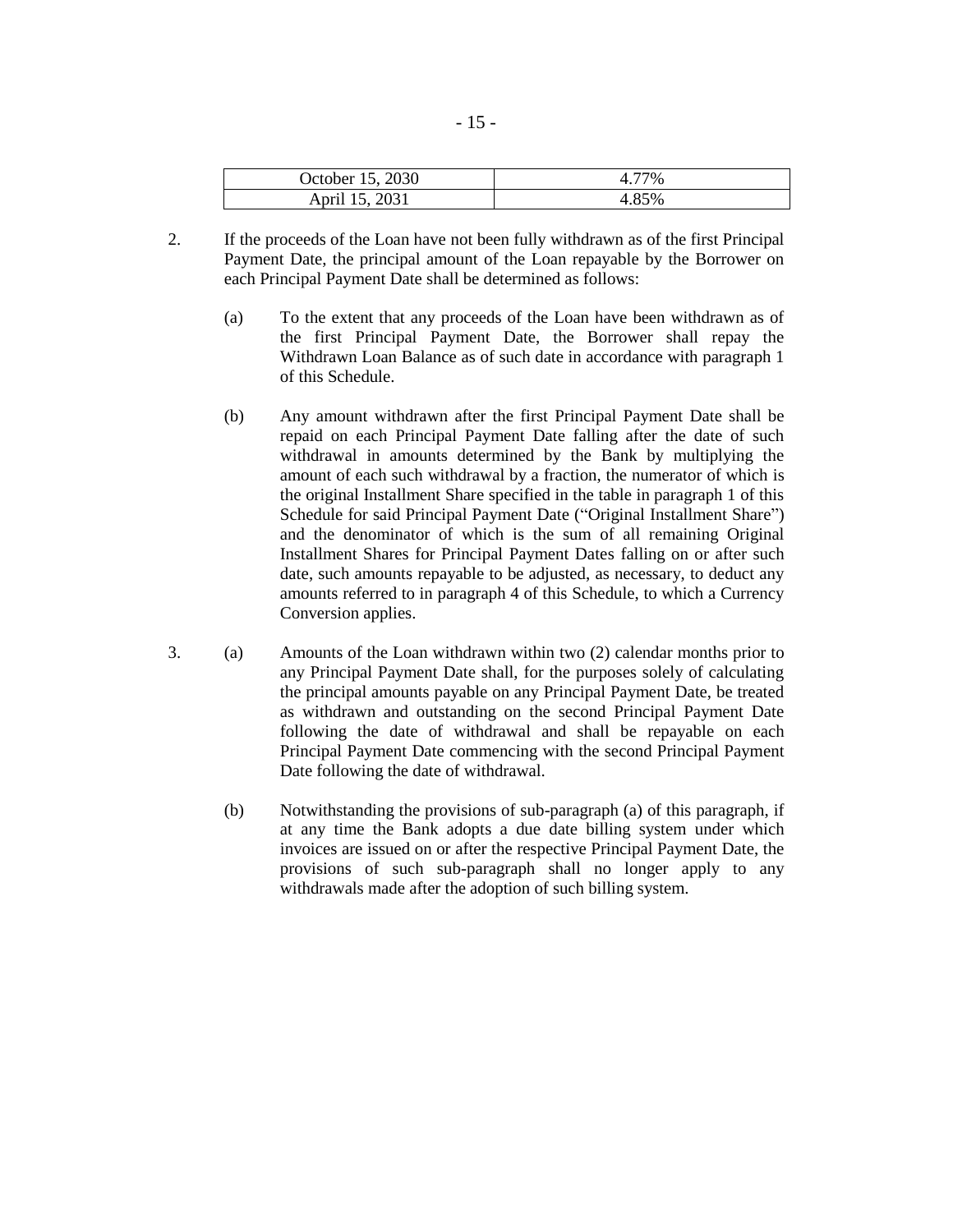4. Notwithstanding the provisions of paragraphs 1 and 2 of this Schedule, upon a Currency Conversion of all or any portion of the Withdrawn Loan Balance to an Approved Currency, the amount so converted in the Approved Currency that is repayable on any Principal Payment Date occurring during the Conversion Period, shall be determined by the Bank by multiplying such amount in its currency of denomination immediately prior to the Conversion by either: (i) the exchange rate that reflects the amounts of principal in the Approved Currency payable by the Bank under the Currency Hedge Transaction relating to the Conversion; or (ii) if the Bank so determines in accordance with the Conversion Guidelines, the exchange rate component of the Screen Rate.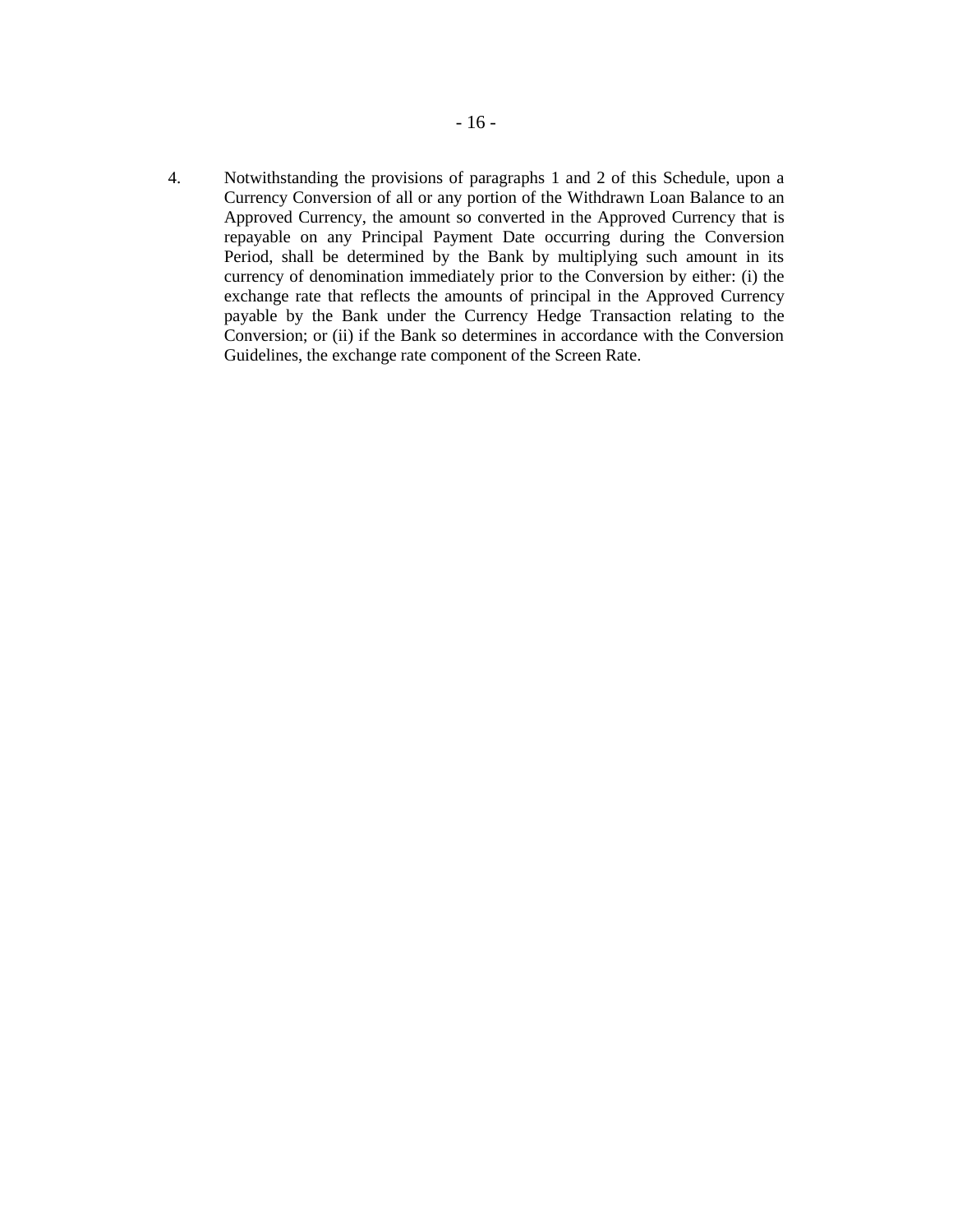## **APPENDIX**

#### **Section I. Definitions**

- 1. "Anhui" means the Borrower's Province of Anhui, and any successor thereto, and also referred to as Project Implementing Entity.
- 2. "APMO" means the Anhui Provincial Project Management Office, established by the Project Implementing Entity (Anhui), and to be maintained according to the provisions of paragraph 1(b) of Part A of Section I of the Schedule to the Project Agreement.
- 3. "APTD" means the Anhui Provincial Transport Department, established by Project Implementing Entity (Anhui), and to be maintained according to the provisions of paragraph 1(a) of Part A of Section I of the Schedule to the Project Agreement.
- 4. "Anti-Corruption Guidelines" means the "Guidelines on Preventing and Combating Fraud and Corruption in Projects Financed by IBRD Loans and IDA Credits and Grants", dated October 15, 2006, and revised in January 2011.
- 5. "APPSCIG" means Anhui Provincial Port & Shipping Construction Investment Group Co. Ltd., a company solely owned by the Project Implementing Entity (Anhui) and duly incorporated under the laws of the Borrower, and registered under License No.340000000002493, in the Province of Anhui, and which is to be maintained according to the provisions of paragraph 1(d) of Part A of Section I of the Schedule to the Project Agreement.
- 6. "APPSMB" means Anhui Provincial Port and Shipping Management Bureau, established by the Project Implementing Entity (Anhui), and to be maintained according to the provisions of paragraph  $1(c)$  of Part A of Section I of the Schedule to the Project Agreement.
- 7. "Category" means a category set forth in the table in Section IV of Schedule 2 to this Agreement.
- 8. "Construction Period" means the period commencing on January 1, 2011 and ending on June 30, 2016 in relation to the construction of works under Parts A and B of the Project.
- 9. "Consultant Guidelines" means the "Guidelines: Selection and Employment of Consultants by World Bank Borrowers" published by the Bank in May 2004 and revised in October 2006 and May 2010.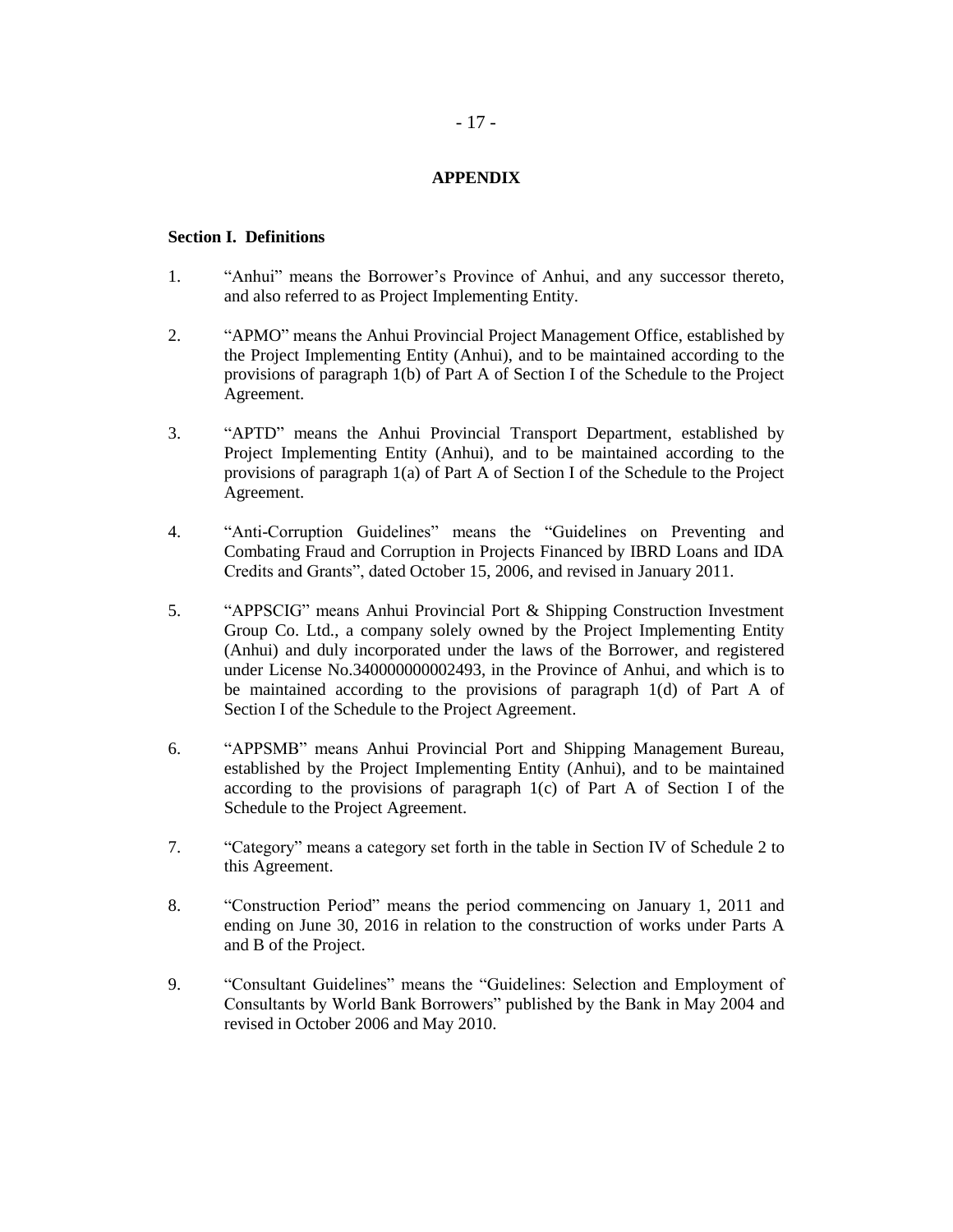- 10. "Displaced Person" means a person who, on account of the execution of the Project, has experienced or would experience direct economic and social impacts caused by: (i) the involuntary taking of land, resulting in: (A) relocation or loss of shelter; (B) loss of assets or access to assets; or (C) loss of income sources or means of livelihood, whether or not such person must move to another location; or (ii) the involuntary restriction of access to legally designated parks and protected areas, resulting in adverse impacts on the livelihood of such person; and "Displaced Persons" means, collectively, all such Displaced Persons.
- 11. "Environmental Management Plans" or the acronym "EMP" means collectively, each of the Environmental Management Plans, dated September 1, 2010, adopted by the Project Implementing Entity (Anhui), which plans set out the environmental protection measures in respect of the Project, as well as administrative and monitoring arrangements to ensure the implementation of said plans, as said plans may be revised from time to time with the prior written agreement of the Bank, and such term includes all schedules and agreements supplemental thereto; and "Environmental Management Plan" means, individually, any of the Environmental Management Plans.
- 12. "Financial Management Manual" means the financial management manual dated June 24, 2010, satisfactory to the Bank, which sets out the overall Project financial management arrangements in respect of Project flow of funds, accounting policies and procedures, chart of accounts, financial and accounting procedures, books of accounts, financial reporting, and internal controls, as the same may be revised from time to time with prior mutual consent of the Borrower and the Bank, and such term includes all schedules and agreements supplemental thereto.
- 13. "Fuyang City" means the city in Anhui, where the Project is located.
- 14. "Fuyang Government" means the government of Fuyang City.
- 15. "General Conditions" means the "International Bank for Reconstruction and Development General Conditions for Loans", dated July 31, 2010.
- 16. "Interest during construction" means the interest and other charges accrued during the Construction Period, and payable on the Loan in accordance with the terms set forth or referenced in this Agreement.
- 17. "Procurement Guidelines" means the "Guidelines: Procurement under IBRD Loans and IDA Credits" published by the Bank in May 2004 and revised in October 2006 and May 2010.
- 18. "Procurement Plan" means the Borrower's procurement plan for the Project, dated December 10, 2010, and referred to in paragraph 1.16 of the Procurement